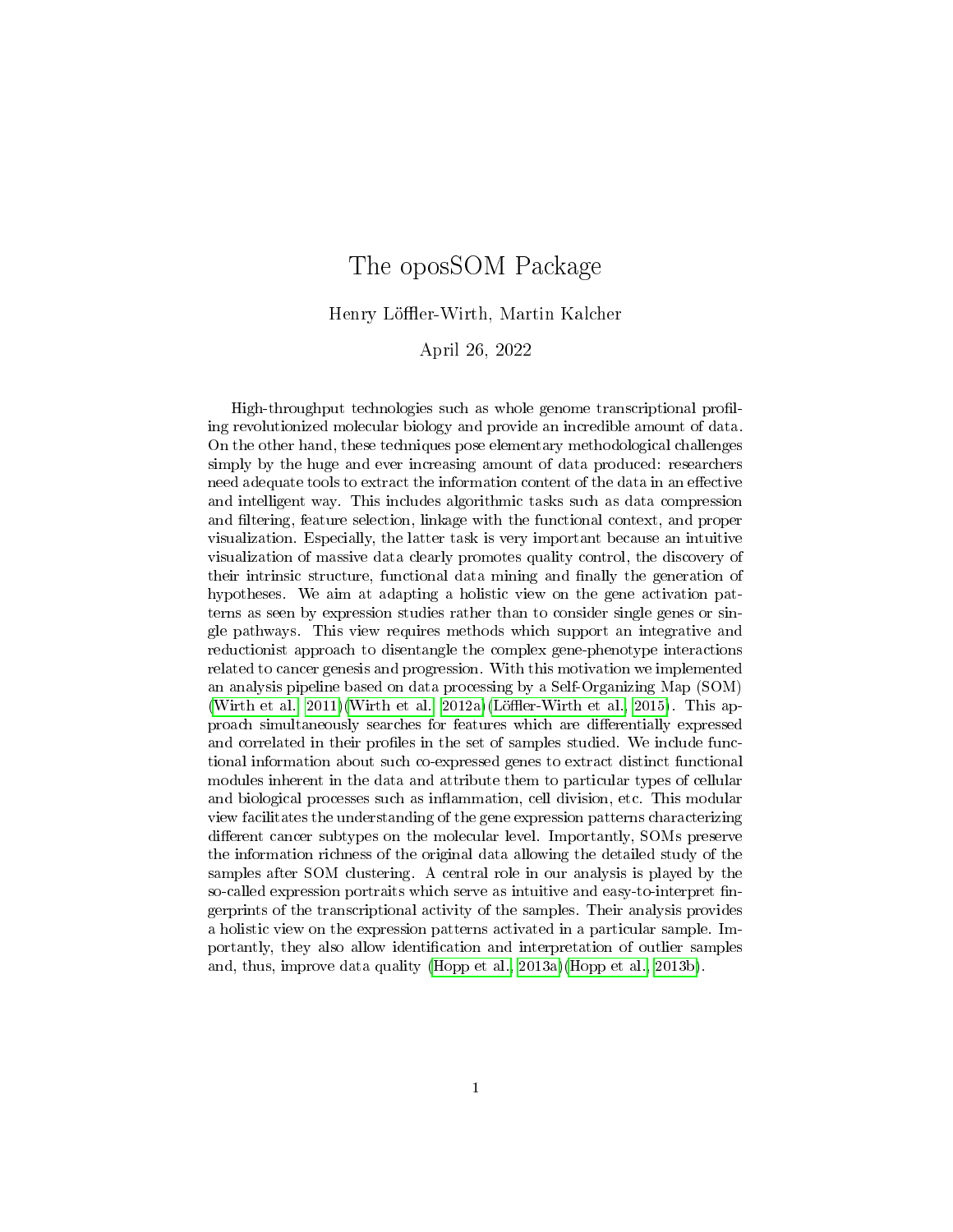# 1 Example data: transctiptome of healthy human tissue samples

The data was downloaded from Gene Expression Omnibus repository [\(GEO](http://www.ncbi.nlm.nih.gov/geo/query/acc.cgi?acc=GSE7307) [accession no. GSE7307\)](http://www.ncbi.nlm.nih.gov/geo/query/acc.cgi?acc=GSE7307). About 20,000 genes in more than 650 tissue samples were measured using the Affymetrix HGU133-Plus2 microarray. A subset of 12 selected tissues from different categories is used here as example data set for the oposSOM-package.

### 2 Setting up the environment

In order to set the analysis parameters and to create the enclosing environment it is obligatory to use **opossom.new**. If any parameter is not explicitly defined, default values will be used (see also Parameters section):

```
> library(oposSOM)
> env <- opossom.new(list(dataset.name="Tissues",
+ dim.1stLvlSom=20))
```
The oposSOM package requires input of the expression data, for example preprocessed RNA microarray or sequencing data. It is recommended to transform data into logarithmic scale prior to utilizing them in the pipeline.

The workflow accepts two formats: Firstly a simple two-dimensional numerical matrix, where the columns and rows represent the samples and genes, respectively:

```
> data(opossom.tissues)
> str(opossom.tissues, vec.len=3)
num [1:20957, 1:12] 0.299 2.492 2.293 2.041 ...
 - attr(*, "dimnames")=List of 2
  ..$ : chr [1:20957] "ENSG00000115415" "ENSG00000252095" "ENSG00000111640" ...
  ..$ : chr [1:12] "liver" "kidney cortex" "thyroid gland" ...
> env$indata <- opossom.tissues
```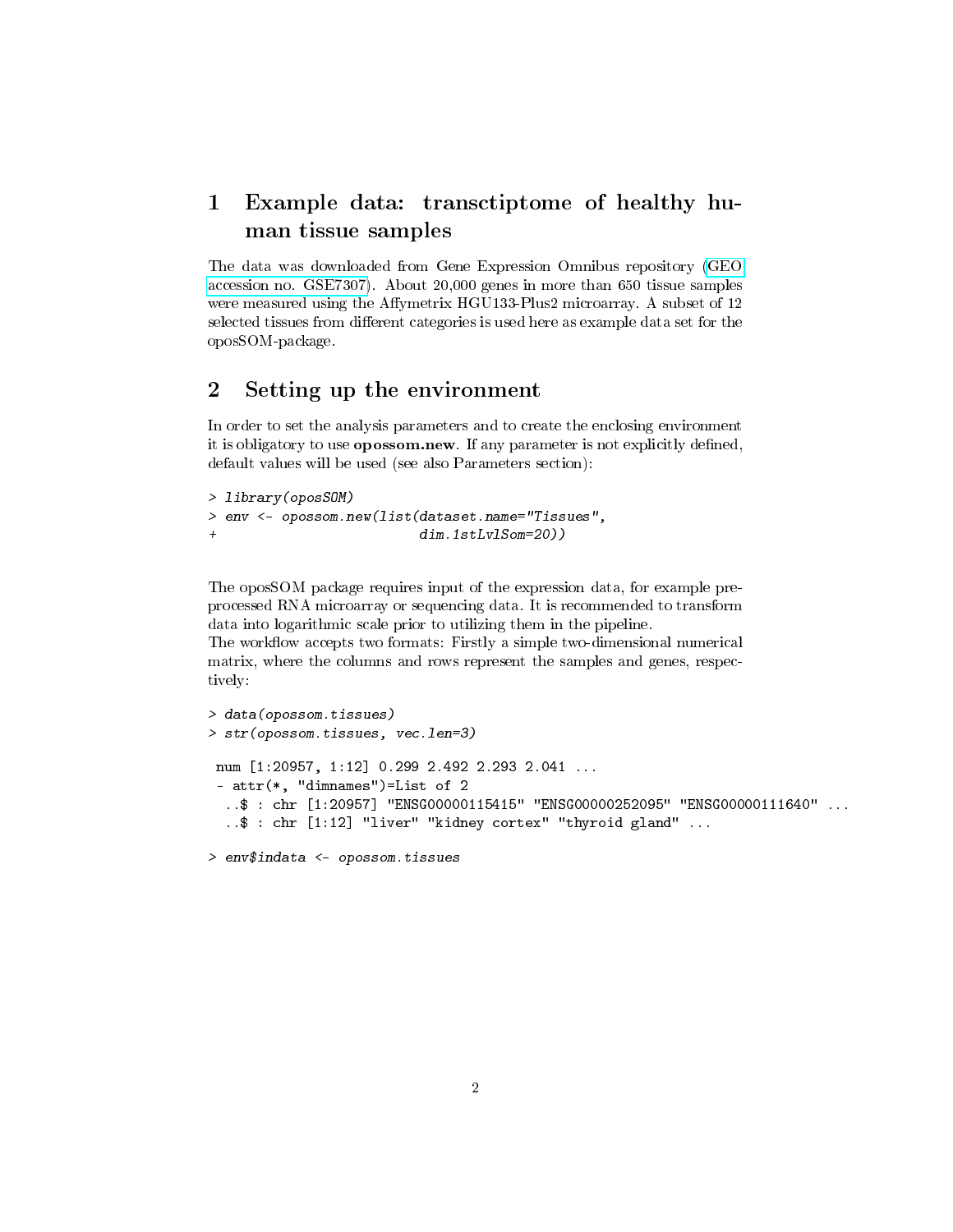Secondly the input data can also be given as  $Biobase::ExpressionSet$  object:

```
> data(opossom.tissues)
> library(Biobase)
> opossom.tissues.eset = ExpressionSet(assayData=opossom.tissues)
> opossom.tissues.eset
ExpressionSet (storageMode: lockedEnvironment)
assayData: 20957 features, 12 samples
  element names: exprs
protocolData: none
phenoData: none
featureData: none
experimentData: use 'experimentData(object)'
Annotation:
> env$indata <- opossom.tissues.eset
```
Each sample may be assigned to a distinct group and a corresponding color to improve data visualization and result presentations. group.labels can also be set to "auto" to apply unsupervised grouping of samples according to their expression module activation patterns. Otherwise, samples will be collected within one group and colored using a standard scheme.

```
> env$group.labels <- c(rep("Homeostasis", 2),
+ "Endocrine",
+ "Digestion",
+ "Exocrine",
+ "Epithelium",
+ "Reproduction",
+ "Muscle",
+ rep("Immune System", 2),
+ rep("Nervous System", 2) )
> env$group.colors <- c(rep("gold", 2),
+ "red2",
+ "brown",
+ "purple",
+ "cyan",
+ "pink",
+ "green2",
+ rep("blue2", 2),
+ rep("gray", 2) )
```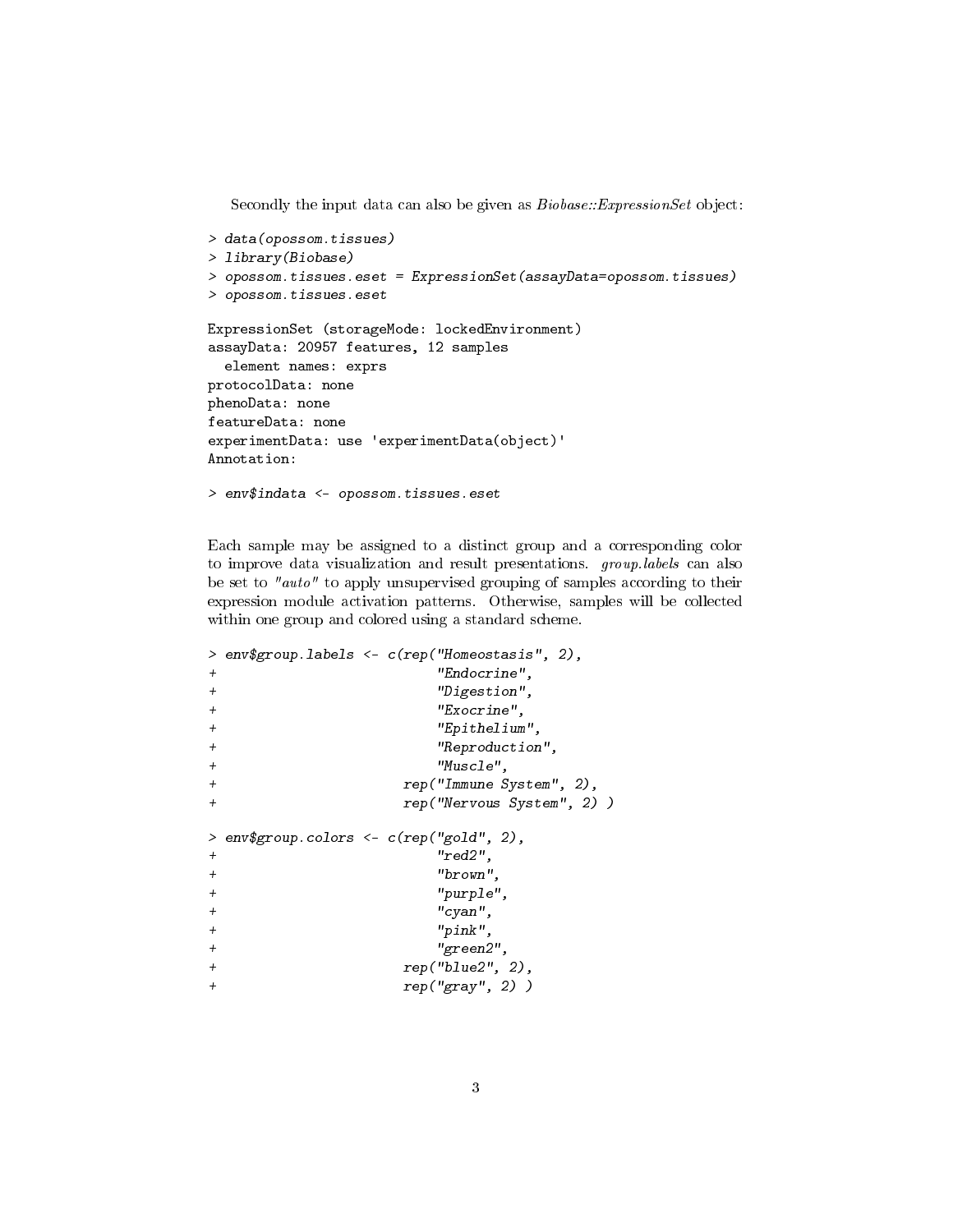Alternatively, the group.labels and group.colors can also be defined within the phenotype information of the ExpressionSet:

```
> group.info <- data.frame(
              group.\nlabel{eq:group} \textit{1} \textit{abels} = c(\textit{rep}(\text{"Homeostasis", 2}),+ "Endocrine",
+ "Digestion",
+ "Exocrine",
+ "Epithelium",
+ "Reproduction",
+ "Muscle",
+ rep("Immune System", 2),
+ rep("Nervous System", 2) ),
+
+ group.colors = c(rep("gold", 2),
                             "red2",+ "brown",
                             "purple",
                             " cyan",
                             "pink",
+ "green2",
+ rep("blue2", 2),
+ rep("gray", 2) ),
+
+ row.names=colnames(opossom.tissues))
> opossom.tissues.eset = ExpressionSet(assayData=opossom.tissues,
                           phenoData=AnnotatedDataFrame(group.info))
> opossom.tissues.eset
ExpressionSet (storageMode: lockedEnvironment)
assayData: 20957 features, 12 samples
 element names: exprs
protocolData: none
phenoData
 sampleNames: liver kidney cortex ... cerebral cortex (12 total)
 varLabels: group.labels group.colors
 varMetadata: labelDescription
featureData: none
experimentData: use 'experimentData(object)'
Annotation:
> env$indata <- opossom.tissues.eset
```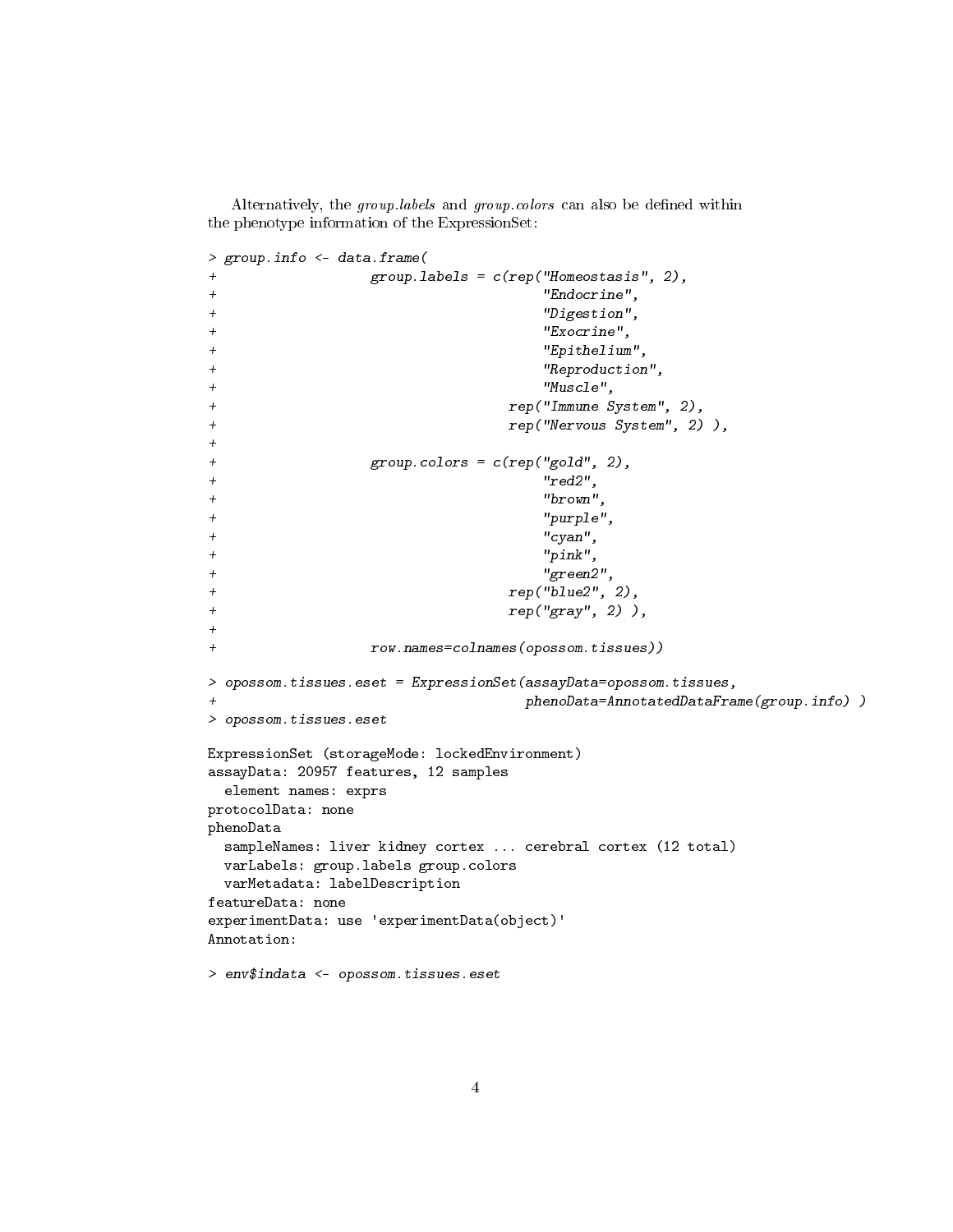Finally the pipeline will run through all analysis modules without further input. Periodical status messages are given to inform about running and accomplished tasks. Please note that the tissue sample will take approx. 30min to finish, depending on the users' hardware:

**(a) Endocrine Digestion** Exocrine Epithelium **Imune System** ?eproductior Muscle **Nervous System** 7 : testis  $10:$  hyn  $11:acc$ 12 : cerebral corte **(b)** Spot module expression profile  $1.5$  $1.0$  $0.5$  $0.0$ thyraid kidney Functional enrichment analysis p<10-25 GO:Synaptic transmission GO:Nervous system development p<10-12 **(c)** GO:Neurotransmitter secretion p<10-10 Signature gene list kidney cortex CALM1; SPARCL1; PRNP;ENO2 p<10-16 liver prostate UCHL1; FSCN1; LUM p<10-15 oid glan mph node PKP4; ALDOC p<10-14 bone marrow cerebral cortex accumbens estis tongue small intestine skeletal muscle

> opossom.run(env)

<span id="page-4-0"></span>Figure 1: Few selected results provided by the oposSOM package: (a) Expression landscape portraits represent fingerprints of transcriptional activity. The group.labels and group.colors parameters are used to arrange and represent the samples throughout all analyses. (b) Functional expression modules are identified in the expression landscapes and described using appropriate summary portraits (left part), and expression profiles, enrichment analyses and differential gene lists (right part). (c) Sample similarity structure is analysed using different algorithms and distance metrics. Here a clustered pairwise correlation matrix is shown.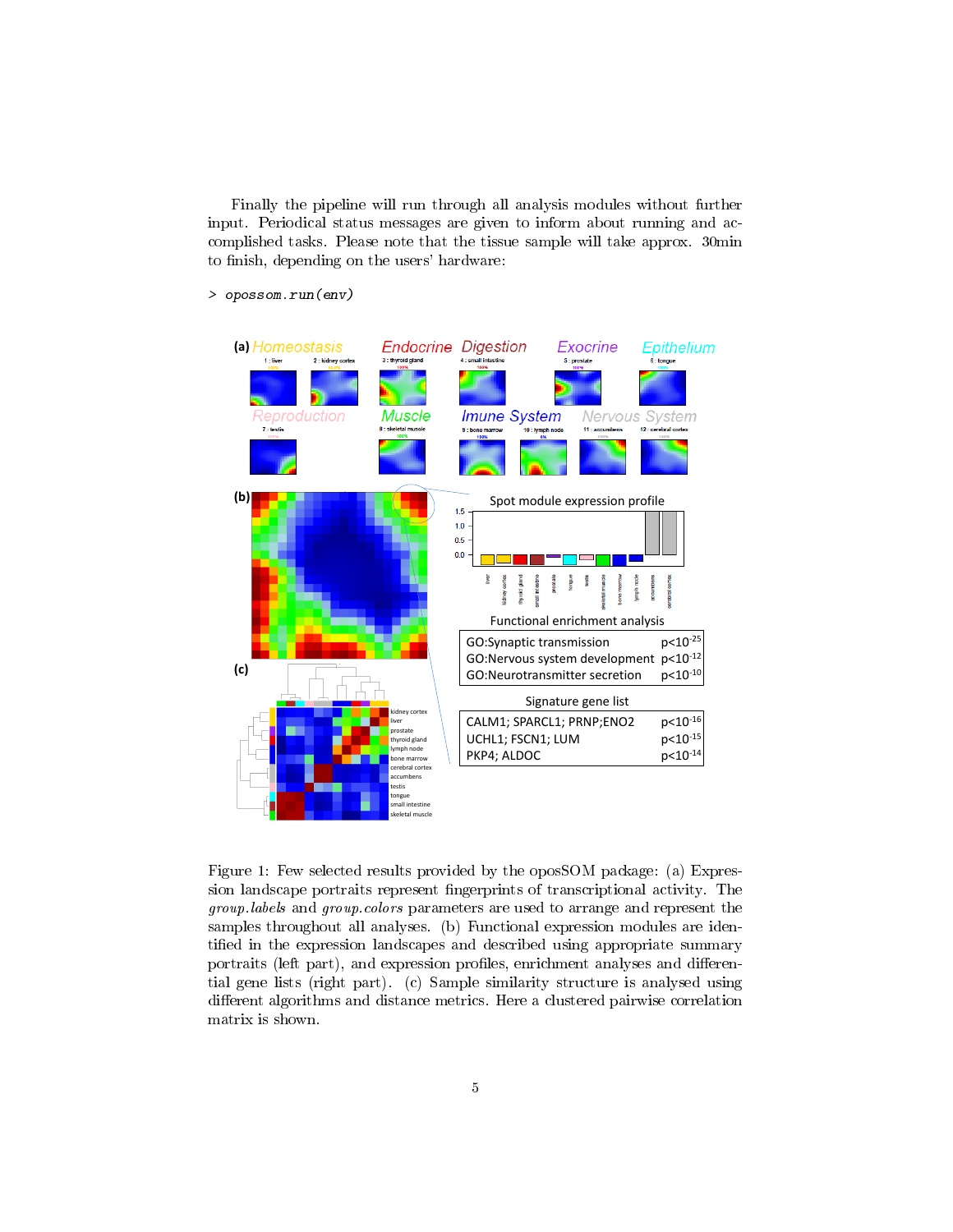#### 3 Browsing the results

The pipeline will store the results in a defined folder structure. These results comprise a variety of PDF documents with plots and images addressing the input data, supplementary descriptions of the SOM generated, the metadata obtained by the SOM algorithm, the sample similarity structures and also functional annotations. The PDF reports are accompanied by detailed CSV spreadsheets which render the complete information richness accessible.

Figure [1](#page-4-0) shows few selected outputs generated by the pipeline. The expression landscape portraits (Figure [1a](#page-4-0)) represent fingerprints of transcriptional activity. They are used to identify functional expression modules, which are further visualized and evaluated (Figure [1b](#page-4-0)). Sample similarity structure is analysed using different algorithms and distance metrics, for example by clustering the pairwise sample correlation matrix (Figure [1c](#page-4-0)).

Detailed description of the respective algorithms and visualizations would exceed the scope of this outline. We therefore refer to our publications aiming at methodical issues and application of the pipeline [\(Wirth et al., 2011\)](#page-14-0)[\(Wirth](#page-14-5) [et al., 2012b\)](#page-14-5)[\(Wirth et al., 2012a\)](#page-14-1)[\(Wirth, 2012\)](#page-14-6)[\(Steiner et al., 2012\)](#page-14-7)[\(Binder](#page-14-8) [et al., 2012\)](#page-14-8)[\(Hopp et al., 2013a\)](#page-14-3)[\(Hopp et al., 2013b\)](#page-14-4).

HTML files are generated to provide straightforward access to this great amount of analysis results (see Figure [2\)](#page-6-0). They guide the user in terms of giving the most prominent links at a glance and leading from one analsis module to another. The Summary.html is the starting point of this browsing and can be found in the results folder created by the oposSOM pipeline.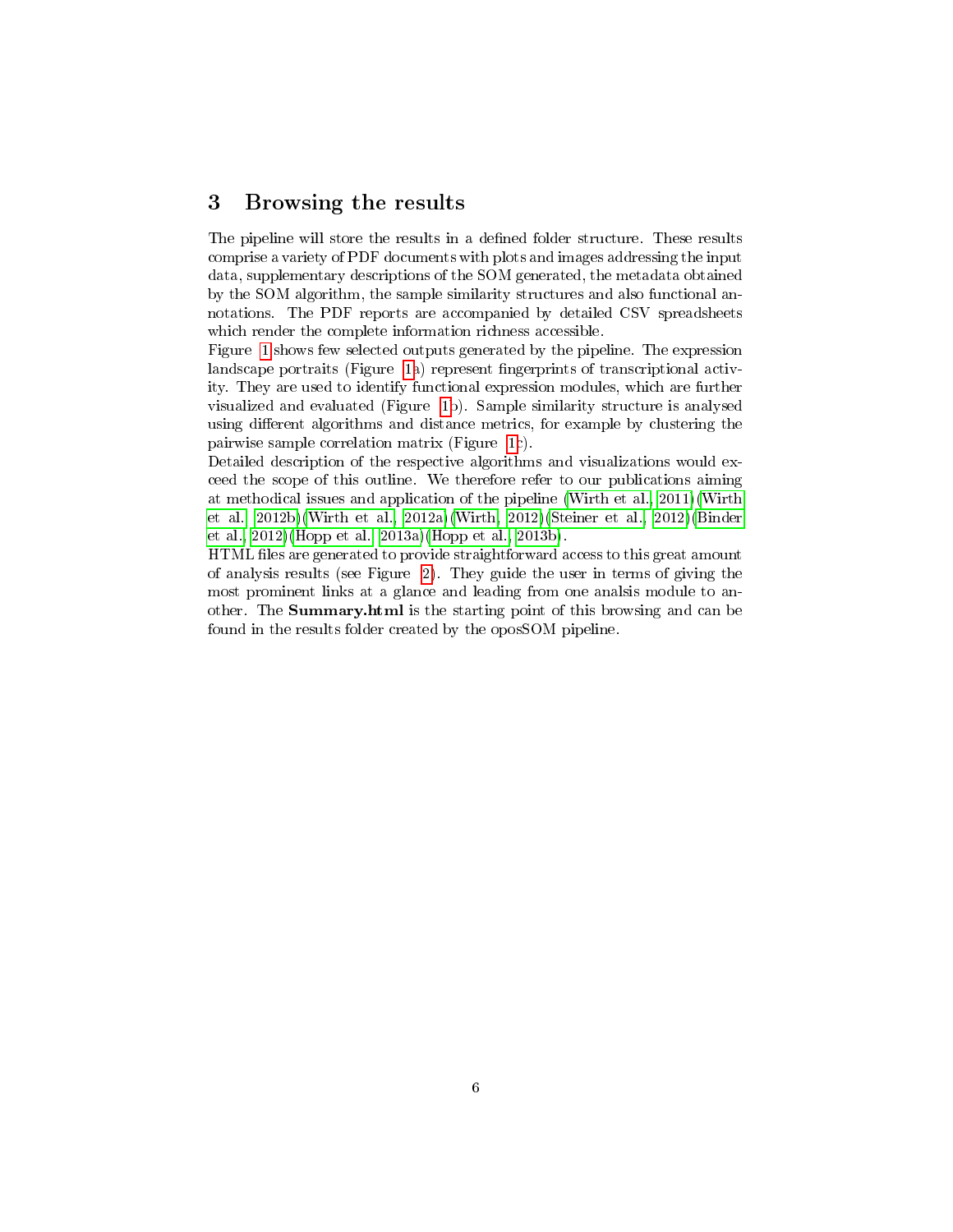

<span id="page-6-0"></span>Figure 2: HTML files allow browsing all results provided by the oposSOM package: (a) The central Summary.html serves as starting point and contains general information and results, as well as links to other HTML files such as (b) the sample summary page, (c) the spot module summary page and (d) the functional analyses page.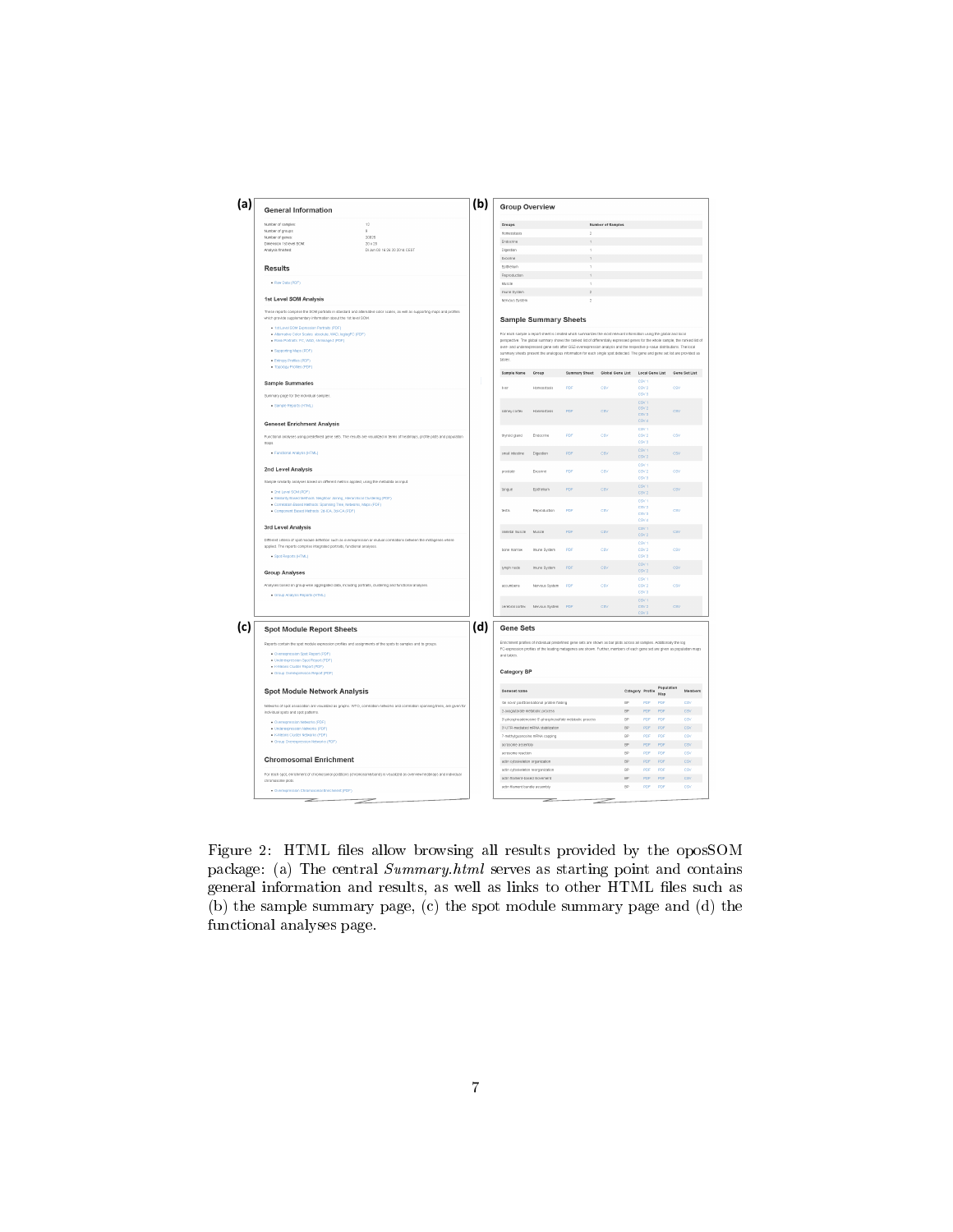### 4 Parameter settings

All parameters are optional and will be set to default values if missing. However we recommend to adapt the following parameters according to the respective analysis:

- *dataset.name* (character): name of the dataset. Used to name results folder and environment image (default: "Unnamed").
- $\bullet$   $dim.1stLvlSom$  (integer): dimension of primary SOM (default: "auto"). Given as a single value defining the size of the square SOM grid. Use "auto" to set SOM size to recommendation (see below).
- feature.centralization (boolean): enables or disables centralization of the features (default: TRUE).
- sample.quantile.normalization (boolean): enables quantile normalization of the samples (default: TRUE).

Database parameters are required to enable gene annotations and functional analyses (details are given below):

- database.dataset (character): type of ensemble dataset queried using biomaRt interface (default: "auto"). Use "auto" to detect database parameters automatically.
- $\bullet$  database.id.type (character): type of rowname identifier in biomaRt database (default:  $"$ ). Obsolete if *database.dataset*="auto".

The parameters below are secondary and may be left unattended by the user:

- $\bullet$  *note* (character): a short note shown in html summary file to give some keywords about the data or analysis parameters (default: "").
- $\bullet$  *activated.modules* (list): activates/deactivates pipeline functionalities:
	- $-$  reporting (boolean): enables or disables output of pdf and csv results and html summaries (default: TRUE). When deactivated, only R workspace will be stored after analysis.
	- $-primary. analysis (boolean): enables or disables data preprocessing$ and SOM training (default: TRUE). When deactivated, prior SOM training results are required to be contained in the workspace environment.
	- sample.similarity.analysis (boolean): enables or disables diversity analyses such as clustering heatmaps, correlation networks and ICA (default: TRUE).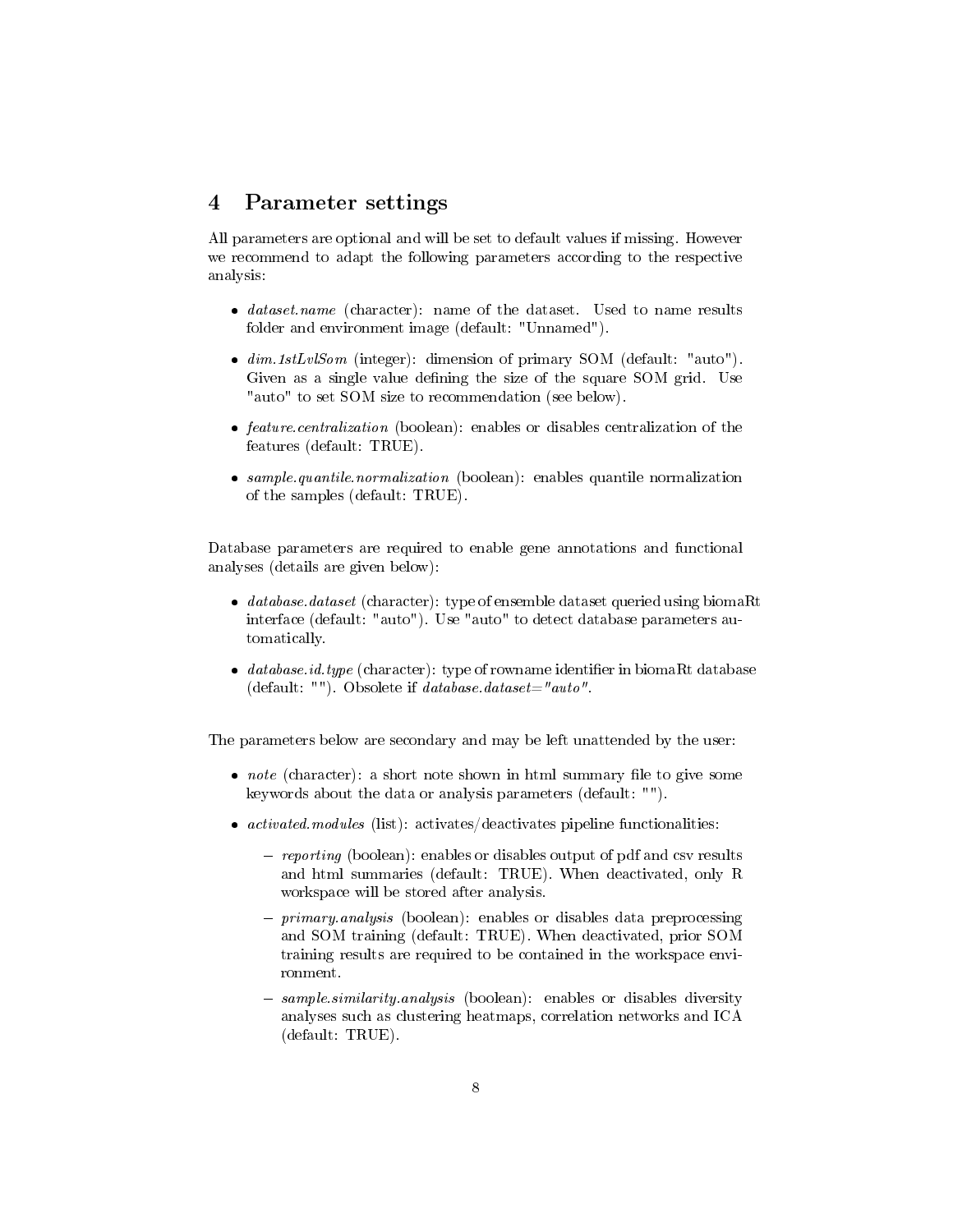- $g$ eneset.analysis (boolean): enables or disables geneset analysis (default: TRUE).
- $-$  psf.analysis (boolean): enables or disables pathway signal flow (PSF) analysis (default: TRUE). Human gene expression data is required as input data.
- $g = \text{group.}$  analysis (boolean): enables or disables group centered analyses such as group portraits and functional mining (default: TRUE).
- $-difference. analysis$  (boolean): enables or disables pairwise comparisons of the grous and of pairs provided by pairwise.comparison.list as described below (default: TRUE).
- $\bullet$   $dim.2ndLvlSom$  (integer): dimension of the second level SOM (default: 20). Given as a single value defining the size of the square SOM grid.
- *training.extension* (numerical,  $>0$ ): factor extending the number of iterations in SOM training (default: 1).
- *rotate.SOM.portraits* (integer  $\{0,1,2,3\}$ ): number of roations of the primary SOM in counter-clockwise fashion (default:  $0$ ). This solely influences the orientation of the portraits.
- $\bullet$  flip. SOM.portraits (boolean): mirroring the primary SOM along the bottomleft to top-right diagonal (default: FALSE). This solely influences the orientation of the portraits.
- standard.spot.modules (character, one of {"overexpression", "underexpression", "kmeans", "correlation", "group.overexpression", "dmap"}): spot modules utilized in diverse downstream analyses and visualizations, e.g. PAT detection and module correlation map (default: "dmap").
- spot.threshold.modules (numerical, between 0 and 1): spot detection in summary maps, expression threshold (default: 0.95).
- spot.coresize.modules (integer,  $>0$ ): spot detection in summary maps, minimum spot size (default: 3).
- spot.threshold.groupmap (numerical, between 0 and 1): spot detection in group-specific summary maps, expression threshold (default: 0.75).
- spot.coresize.groupmap (integer,  $>0$ ): spot detection in group-specific summary maps, minimum spot size (default: 5).
- pairwise.comparison.list (list of group lists): group list for pairwise analyses (default: NULL). Each element is a list of two character vectors containing the sample names to be analysed in pairwise comparison. The sample names must be contained in the column names of the input data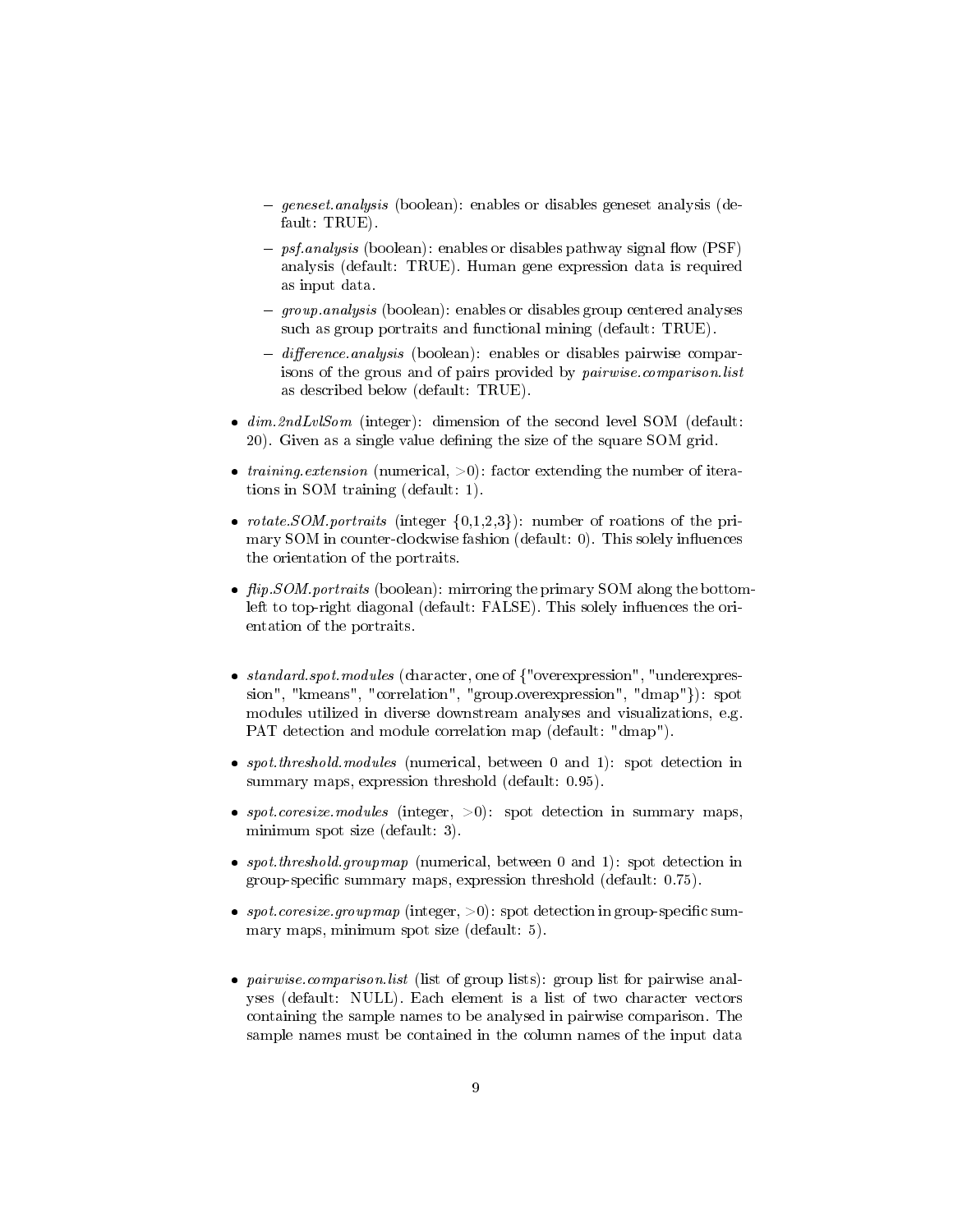matrix. For example, the following setting will compare the homeostasis (liver, kidney) to the nervous system samples (accumbens, cortex), and also tongue and intestine to the nervous system:

```
> env$preferences$pairwise.comparison.list <-
+ list(list(c("liver","kidney cortex"),
+ c("accumbens","cerebral cortex")),
+ list(c("tongue","small intestine"),
              c("accumbens", "cerebral cortex")))
```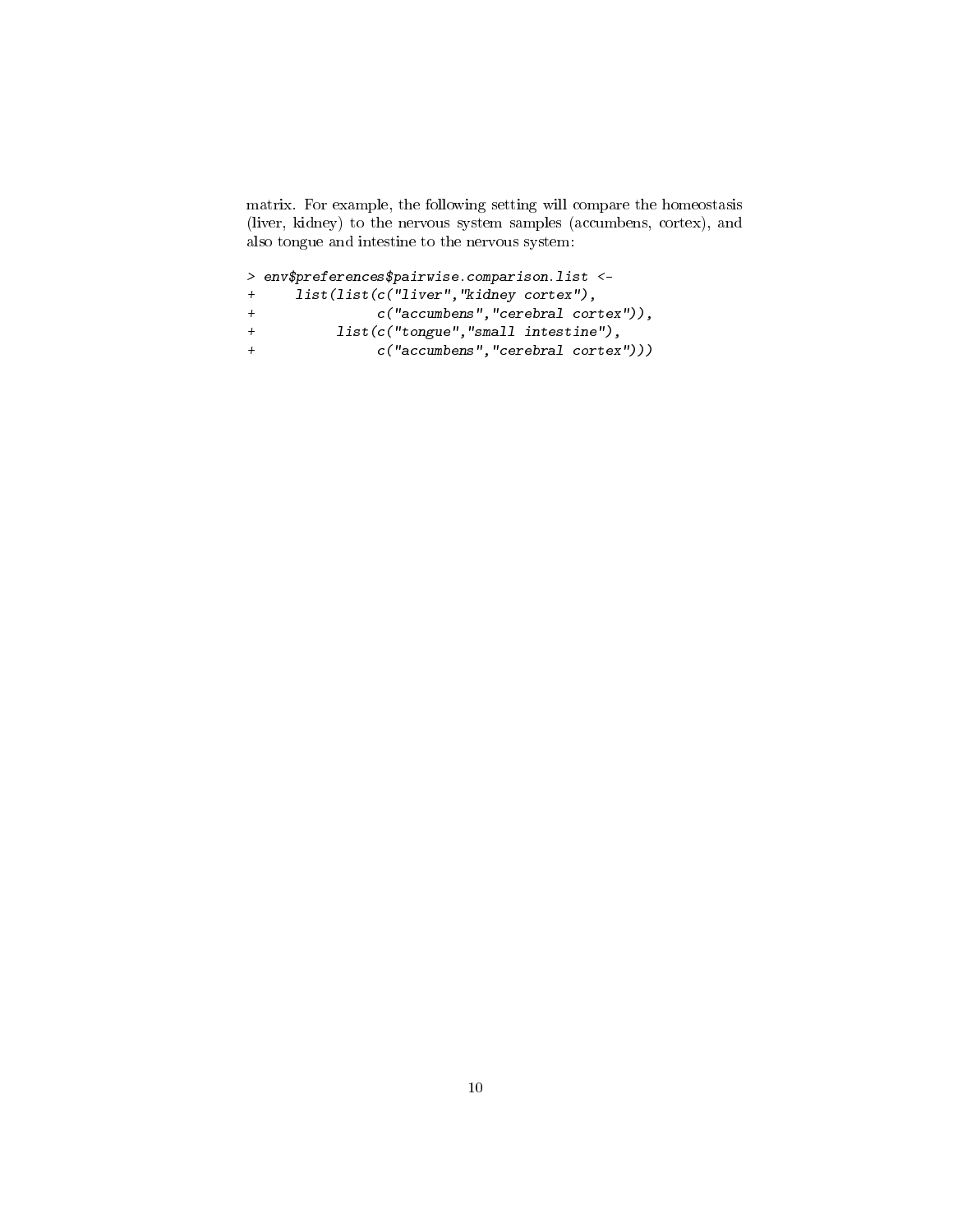# 5 Recommended SOM size and runtime estimation

The size of the SOM required to resolve main expression modules depends on both the number of features (e.g. genes measured) and the number of samples. Here we give a recommendation based on previous analyses of a multitude of different data sets (see Figure [3\)](#page-10-0). Addionally, we give an estimation for runtime of the SOM training algorithm (upper limits on an Intel Core i7 system with 16GB RAM).

Size recommendation

|                   | Number of samples |                |                |                 |                |
|-------------------|-------------------|----------------|----------------|-----------------|----------------|
| Number of genes   | < 100             | $100 - 500$    | $500 - 1,000$  | $1,000 - 5,000$ | > 5,000        |
| < 1,000           | $20 \times 20$    | $25 \times 25$ | $30 \times 30$ | 35 x 35         | $40 \times 40$ |
| $1,000 - 10,000$  | $30 \times 30$    | $35 \times 35$ | $40 \times 40$ | 45 x 45         | 50 x 50        |
| $10,000 - 50,000$ | $40 \times 40$    | 45 x 45        | $50 \times 50$ | $55 \times 55$  | $60 \times 60$ |

Approx. runtime

|                   | Number of samples |             |               |                 |         |
|-------------------|-------------------|-------------|---------------|-----------------|---------|
| Number of genes   | < 100             | $100 - 500$ | $500 - 1.000$ | $1,000 - 5,000$ | > 5,000 |
| < 1,000           | $< 1$ min         | $< 5$ min   | $<$ 5 min     | < 1 h           | >1 h    |
| $1,000 - 10,000$  | $< 5$ min         | $<$ 30 min  | < 2 h         | $<$ 12 h        | $>12$ h |
| $10,000 - 50,000$ | $<$ 30 min        | < 4 h       | < 10 h        | < 3 dl          | . 3 d   |

<span id="page-10-0"></span>Figure 3: Recommended size of the SOM and estimated runtime of the SOM training on an Intel Core i7 system (16GB RAM).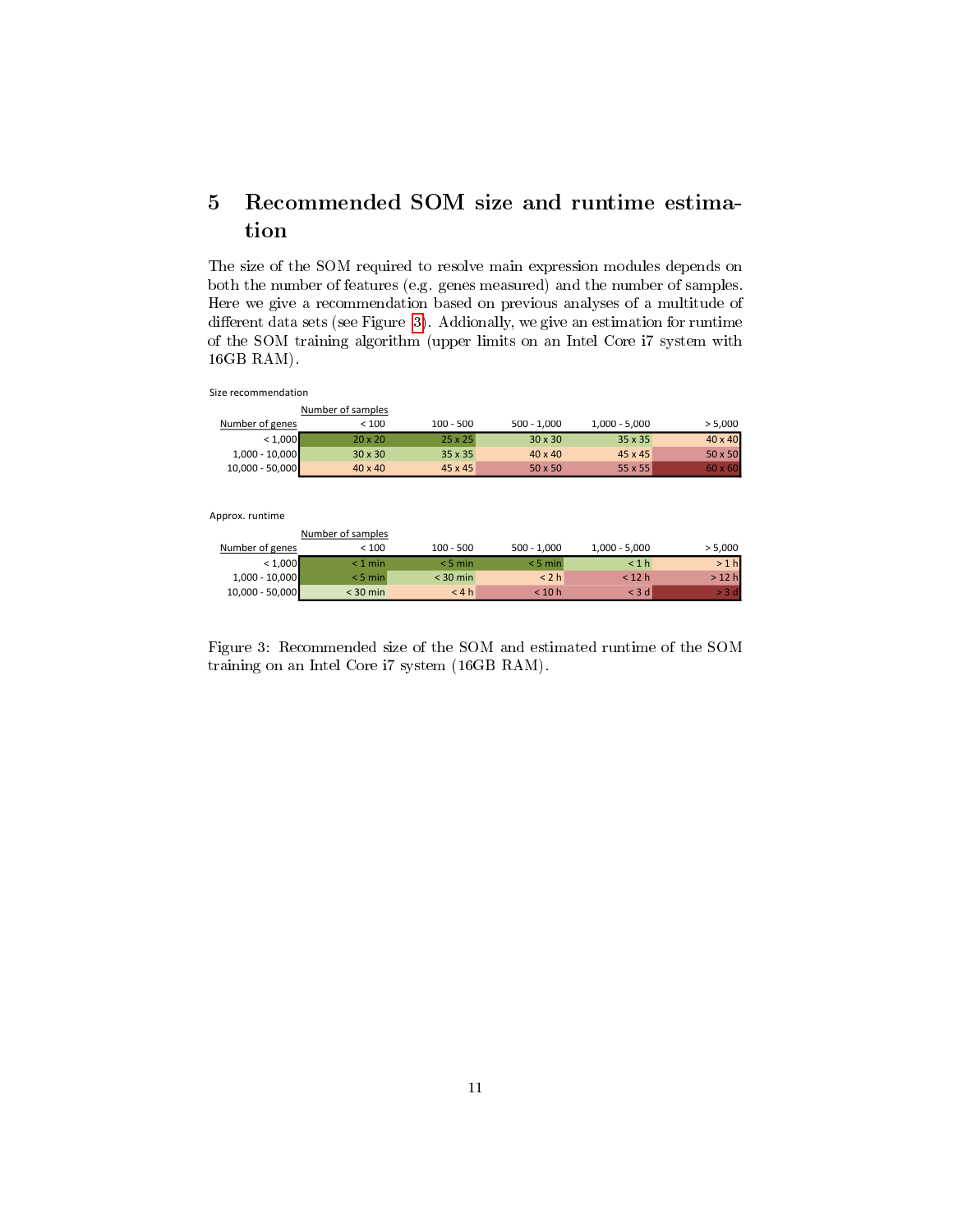### 6 Biomart database settings

Two parameters are required to access gene annotations and functional information via biomaRt interface:

database.dataset defines the Ensembl data set to be queried, e.g.

"hsapiens\_gene\_ensembl", "mmusculus\_gene\_ensembl" or "rnorvegicus\_gene\_ensembl". A complete list of possible entries can be obtained by

```
> library(biomaRt)
```
> mart<-useMart("ensembl")

```
> listDatasets(mart)
```
The default setting "auto" will cause oposSOM to test frequently used settings of database.dataset and database.id.type. If this automatic download of annotation data fails, a warning will be given and manual definition of the parameters will be necessary to enable functional analyses.

database.id.type provides information about the identifier type constituted by the rownames of the expression matrix, e.g. "ensembl\_gene\_id", "refseq mrna" or "affy hg u133 plus 2". A complete list of possible entries can be obtained by

```
> library(biomaRt)
> mart<-useMart(biomart="ensembl", dataset="hsapiens_gene_ensembl")
> listFilters(mart)
```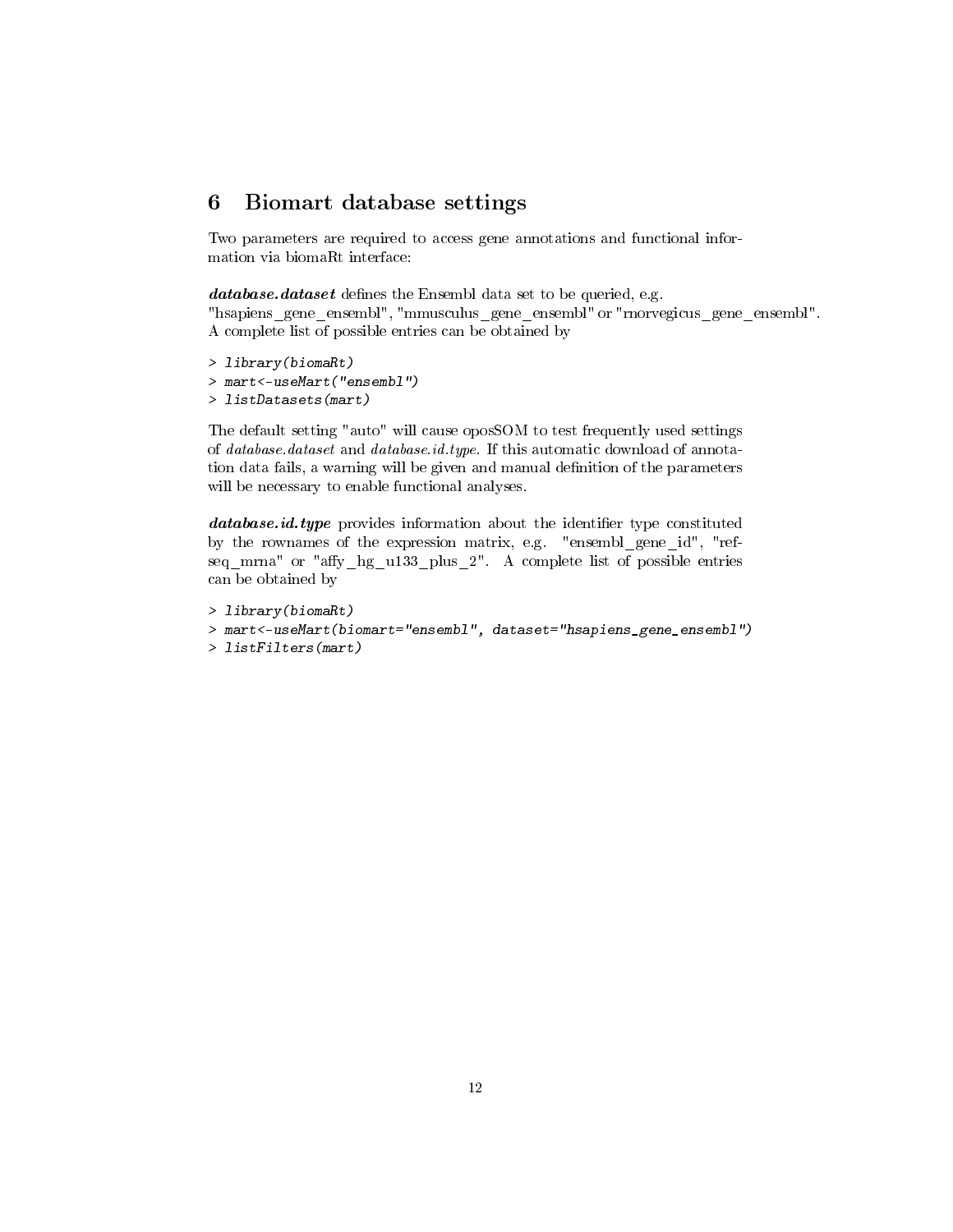## 7 Citing oposSOM

Please cite (Löffler-Wirth et al., 2015) when using the package.

### 8 Details

This document was written using:

```
> sessionInfo()
R version 4.2.0 RC (2022-04-19 r82224)
Platform: x86_64-pc-linux-gnu (64-bit)
Running under: Ubuntu 20.04.4 LTS
Matrix products: default
BLAS: /home/biocbuild/bbs-3.15-bioc/R/lib/libRblas.so
LAPACK: /home/biocbuild/bbs-3.15-bioc/R/lib/libRlapack.so
locale:
[1] LC_CTYPE=en_US.UTF-8 LC_NUMERIC=C
 [3] LC_TIME=en_GB LC_COLLATE=C
 [5] LC_MONETARY=en_US.UTF-8 LC_MESSAGES=en_US.UTF-8
 [7] LC_PAPER=en_US.UTF-8 LC_NAME=C
[9] LC_ADDRESS=C LC_TELEPHONE=C
[11] LC_MEASUREMENT=en_US.UTF-8 LC_IDENTIFICATION=C
attached base packages:
[1] stats graphics grDevices utils datasets methods base
other attached packages:
[1] Biobase_2.56.0 BiocGenerics_0.42.0 oposSOM_2.14.0
[4] igraph_1.3.1
loaded via a namespace (and not attached):
 [1] Rcpp_1.0.8.3 ape_5.6-2 lattice_0.20-45
 [4] prettyunits_1.1.1 png_0.1-7 Biostrings_2.64.0
[7] assertthat_0.2.1 digest_0.6.29 utf8_1.2.2
[10] BiocFileCache_2.4.0 R6_2.5.1 GenomeInfoDb_1.32.0
[13] stats4_4.2.0 RSQLite_2.2.12 httr_1.4.2
[16] pillar_1.7.0 zlibbioc_1.42.0 rlang_1.0.2
[19] progress_1.2.2 curl_4.3.2 blob_1.2.3
[22] S4Vectors_0.34.0 stringr_1.4.0 RCurl_1.98-1.6
[25] bit_4.0.4 biomaRt_2.52.0 compiler_4.2.0
[28] pkgconfig_2.0.3 tidyselect_1.1.2 KEGGREST_1.36.0
[31] tibble_3.1.6 GenomeInfoDbData_1.2.8 IRanges_2.30.0
[34] XML_3.99-0.9 fansi_1.0.3 crayon_1.5.1
```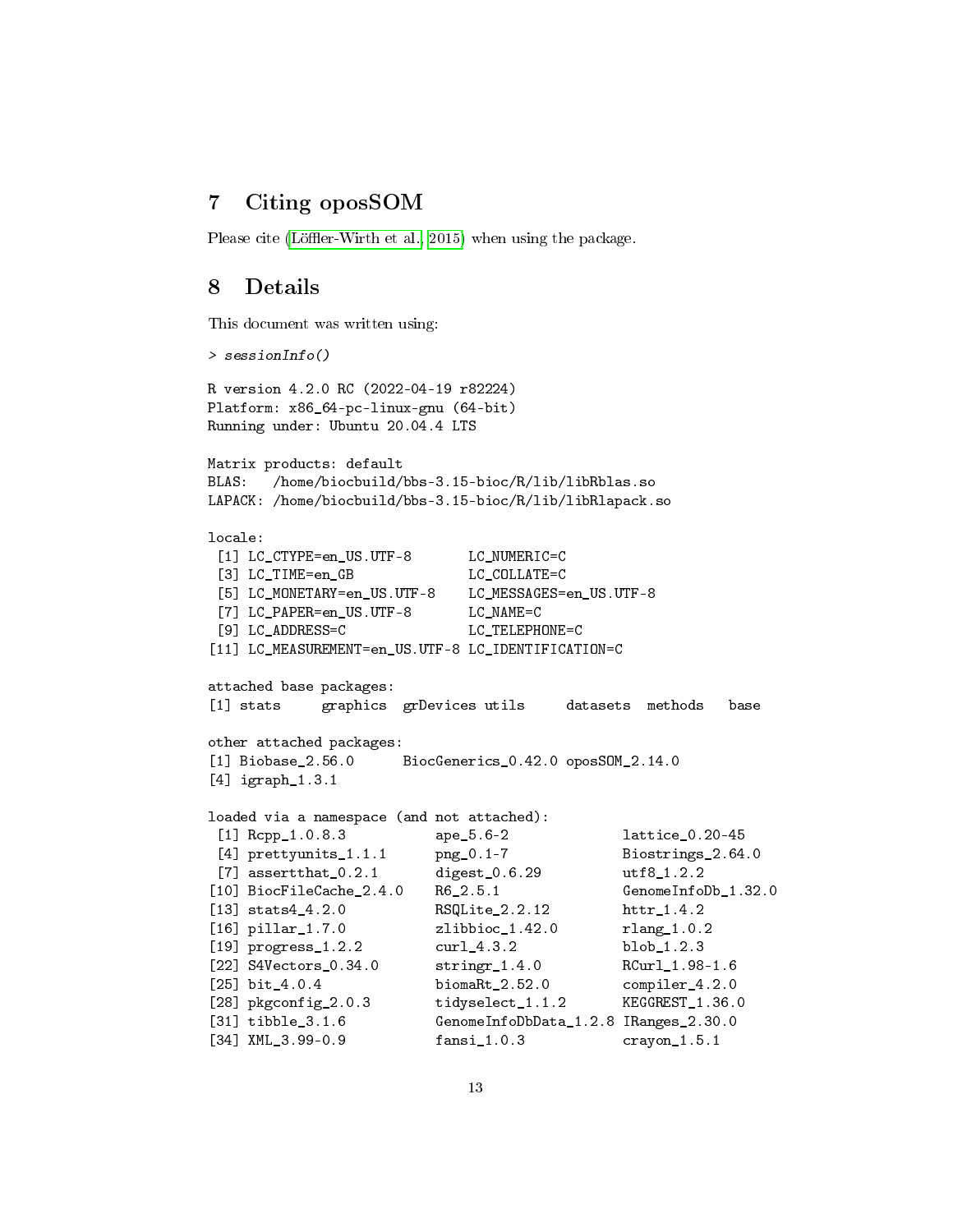| [37] $dplyr_1.0.8$                | $dbplyr_2.1.1$     | bitops $_1.0-7$      |
|-----------------------------------|--------------------|----------------------|
| $[40]$ rappdirs $[0.3.3]$         | $grid_4.2.0$       | nlme_3.1-157         |
| $[43]$ tsne_0.1-3.1               | lifecycle_1.0.1    | $DBI_1.1.2$          |
| $[46]$ magrittr <sub>-2.0.3</sub> | RcppParallel_5.1.5 | graph_1.74.0         |
| $[49]$ cli_3.3.0                  | $stringi_1.7.6$    | $cachem_1.0.6$       |
| [52] XVector_0.36.0               | $fdrtool_1.2.17$   | $pixmap_0.4-12$      |
| $[55]$ scatterplot3d_0.3-41       | xm12 1.3.3         | ellipsis_0.3.2       |
| $[58]$ filelock $_1.0.2$          | generics_0.1.2     | $vctrs_0.4.1$        |
| $[61]$ fastICA_1.2-3              | $tools_4.2.0$      | bit64 4.0.5          |
| $[64]$ glue $1.6.2$               | $purr_0.3.4$       | hms 1.1.1            |
| $[67]$ parallel_4.2.0             | $fastmap_1.1.0$    | AnnotationDbi_1.58.0 |
| $[70]$ memoise $2.0.1$            |                    |                      |